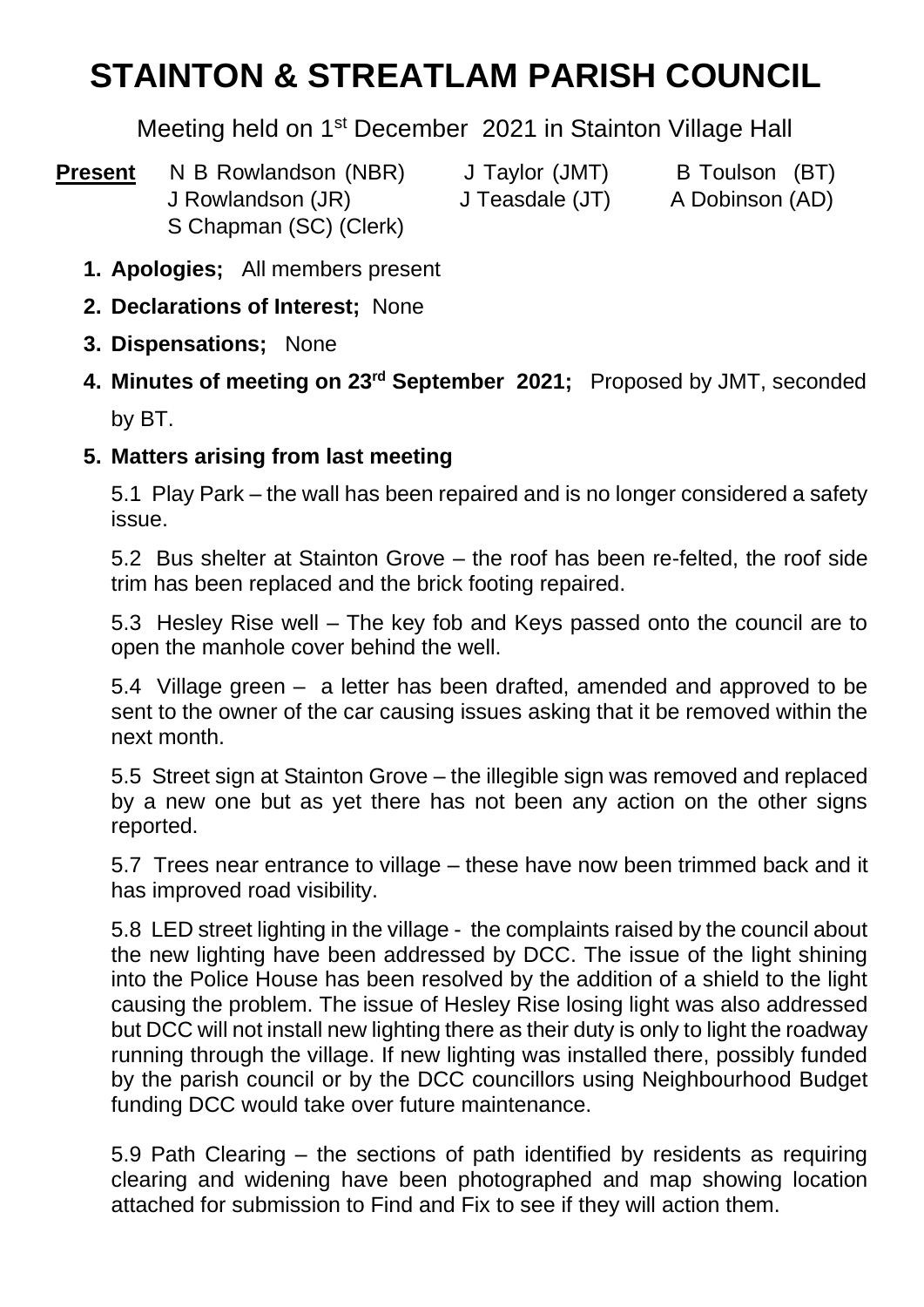5.10 Stainton Grove noticeboard – Councillor Dobinson volunteered to look into what was available and suitable to put onto the bus shelter.

5.11 Stainton Grove Heritage trail – two very similar quotes have ben obtained to prune back the shrubbery around the Heritage panels. It was decided to award this job to Mr Toward and Mr Allinson will install the new notice board when it is purchased in the new year.

#### **6. Correspondence** –

- **6.1** Request by a resident to widen the footpath at the foot of the triangle on the A688, covered in the Find and Fix submission.
- **6.2** Query about possible upgrade/refurbishment of the play area at Stainton Grove. This person was advised that the play area in question was owned and maintained by DCC and the parish council was not responsible for it and she could contact DCC online about it.
- **6.3** A question from a concerned resident about what appeared to be archaeological investigation in the fields adjoining the A688. This person was advised that the work was being carried out before installation of a new water main.
- **6.4** An email was sent to Mr Tam Smith to thank him for his refurbishment of the bench on the village green.

**7. Financial Report –** balance of account as at 29<sup>th</sup> November 2021 was £20,507.84

**7.1** A direct debit payment was taken on November 19<sup>th</sup> for the annual fee to the ICO.

**7.2** Previous payments made but not yet cleared were:-

|     | 7.21 | Clerk's wage                              | £229.80 |
|-----|------|-------------------------------------------|---------|
|     | 7.22 | <b>HMRC</b> tax                           | £57.60  |
| 7.3 |      | Payments authorised at this meeting:-     |         |
|     | 7.31 | Hall hire - Stainton village hall         | £20.00  |
|     | 7.32 | A R Toward – Grass cutting                | £360.00 |
|     | 7.33 | G S Allinson - Bus shelter repair         | £250.00 |
|     | 7.34 | G S Allinson - Wall repair & tree pruning | £250.00 |
|     | 7.35 | Clerk's wage (two months)                 | £229.80 |
|     | 7.36 | HMRC tax on wage                          | £57.60  |

#### **8. Automatic speed signage**

Martin Clark was approached for advice regarding getting this project started. He has recommended a firm called Westcotec that he has worked with in the past to set up this type of speed warning signs elsewhere.

He suggested that initially DCC should be asked to carry out a traffic survey to get evidence of the volume and speed of traffic passing through Stainton as this would give weight to the project.

He explained which type of speed indicator was preferred by DCC and so more likely to be approved. Regarding funding the work he suggested